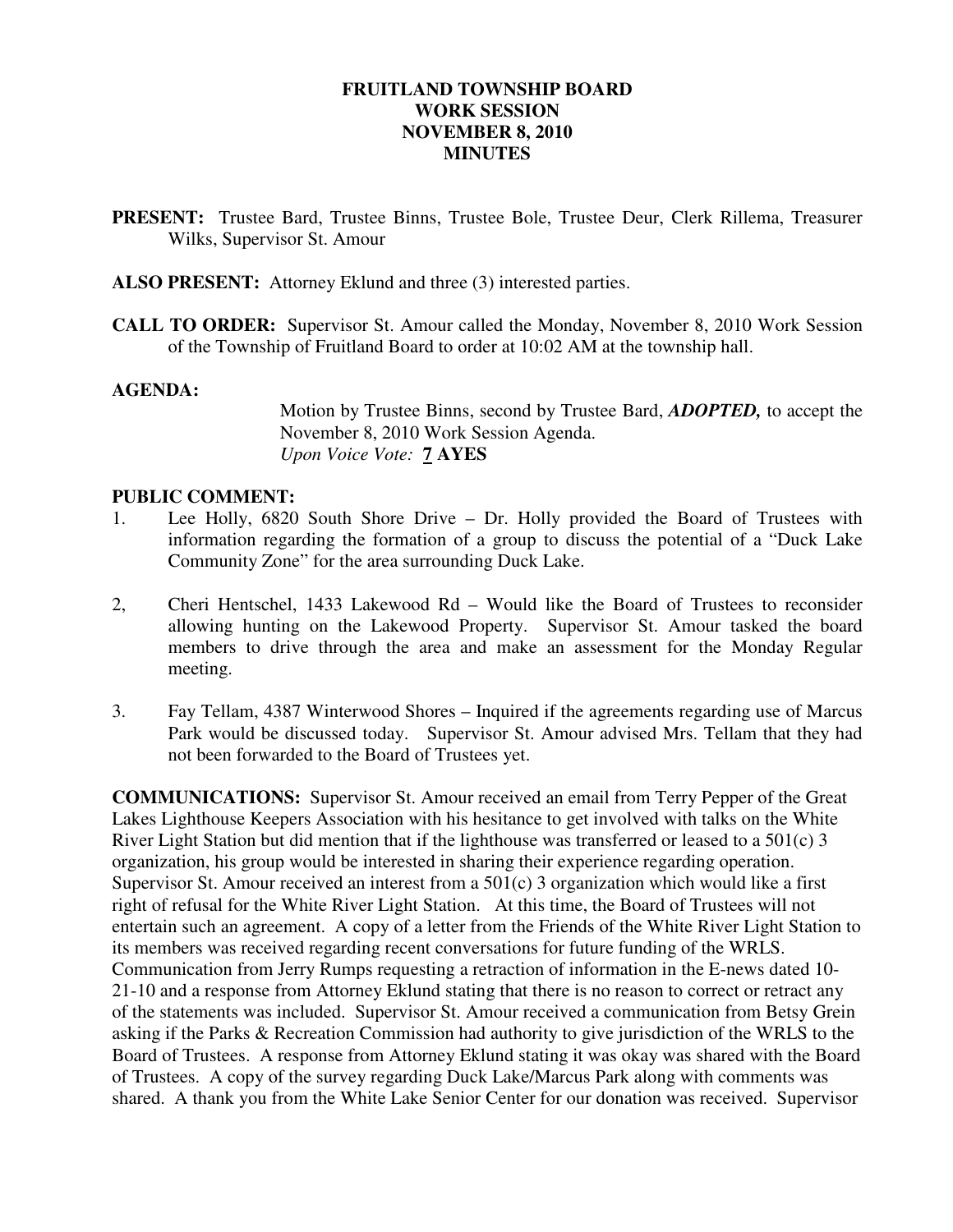St. Amour shared a blurb from the latest MTA newsletter that stated that 85% of millage proposals in the November election were passed. Approximately 60% of those being first time road millage proposals. Supervisor St. Amour received a letter from the National Abuse Council for a *Shake the Can* fundraiser requesting permission to solicit funds at street corners in our township. Supervisor St. Amour will seek insight from the MCRC regarding jurisdiction and authorization.

# **NEW BUSINESS:**

- 1. Hunting Ordinance (Lakewood Lots) Supervisor St. Amour tasked the board members to drive by this area to discuss at the Monday regular meeting if a change to the ordinance to allow hunting in the Lakewood lots is applicable.
- 2. Citizens Advisory Residential Rental Committee –

 Motion by Trustee Bard, second by Trustee Binns, *ADOPTED,* to unsuspend for open floor discussion with Steve Nagengast. *Upon Voice Vote:* **7 AYES**

 Steve Nagengast reported that Fruitland Township does have to regulate residential rental homes by the adoption of the State of Michigan Acts 230 and 245 by Fruitland Township some time ago. Procedures for implementation will be drafted by Steve Nagengast and presented to the Board of Trustees for review. Steve Nagengast will contact our Building Official Rod Siegel for further details. The Board of Trustees thanked Steve for his continued work on this matter.

> Motion by Trustee Binns, second by Trustee Bole, *ADOPTED,* to suspend the open floor discussion.

*Upon Voice Vote:* **7 AYES**

New business is continued after Old Business #6.

# **OLD BUSINESS:**

- 1. 5623 Murray Road Attorney Eklund stated that no information has been received on the appeal.
- 2. Ordinance Enforcement
	- *1490 W. Duck Lake Road –* Attorney Eklund stated that a request for a 30 day adjournment for the November 2 court hearing was requested. Supervisor St. Amour stated that Mr. Meyers has started some cleanup and has conveyed to Mr. Meyers that a 30 day extension would be requested.
	- *1424 W. Duck Lake Road (follow up)* Mr. Freeman has removed the insulation and truck chassis and is no longer in violation.
	- *3350 Bard Road (follow up)* Supervisor St. Amour stated that he will contact Ms. Pyle regarding the boat that needs to be removed from the property to no longer be in violation.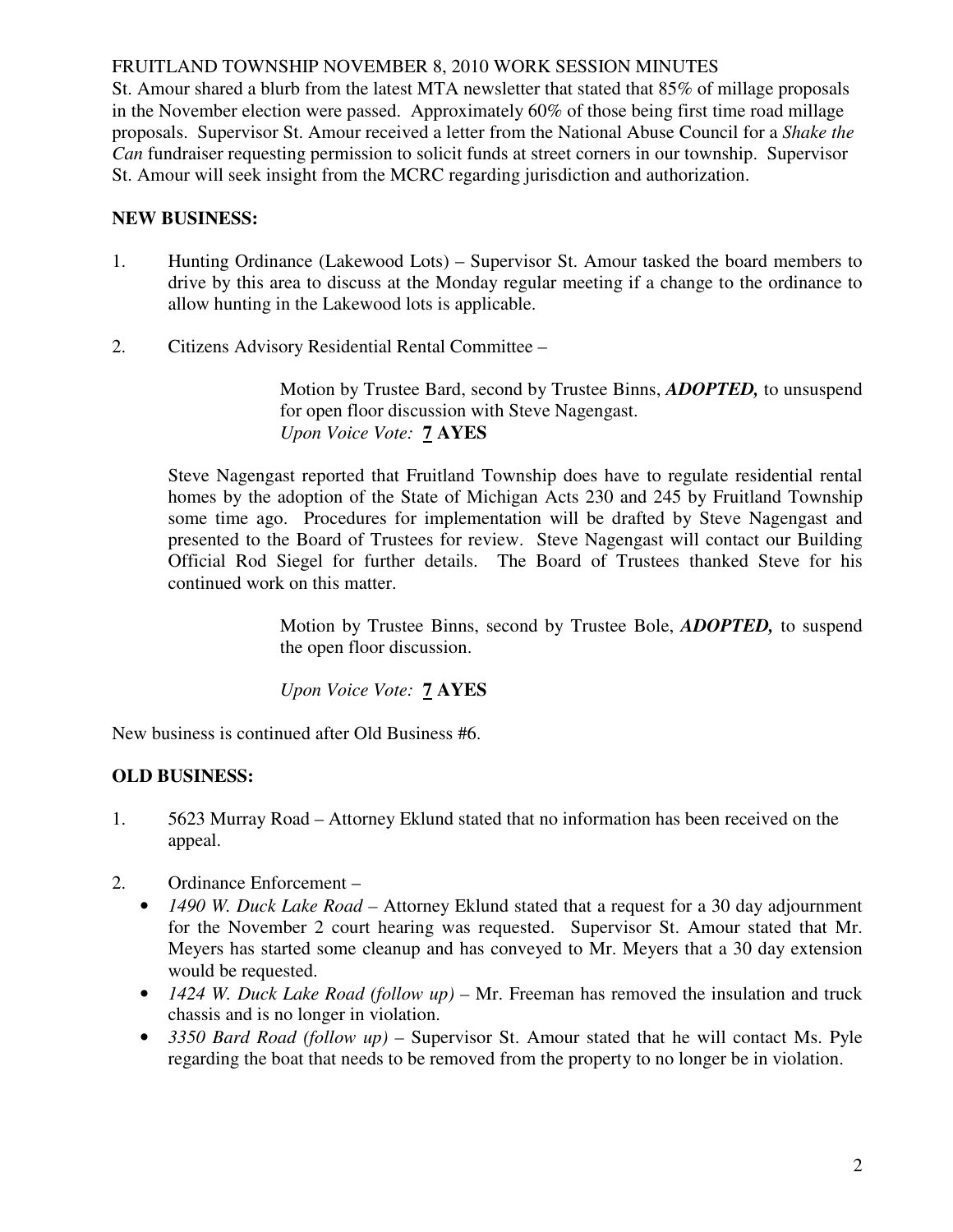- *4540 Weber Road (follow up)* Supervisor St. Amour stated that he has received several complaints about the ongoing garage sale at the address. Deputy Ashker has written a ticket as Mrs. Ball has been erratic with statements and allegations for the junk ordinance.
- 3. White River Light Station
	- *Audit/Procedural Recommendations Security Camera* Treasurer Wilks stated that the WASP software program appears to be working correctly and that the discrepancies of dollars received compared to the general ledger were due to incorrect dates of reporting. Suggestion of the addition of camera(s) were discussed as another measure for security at the WRLS.
	- *Grants/Other Off-Season Activities* Supervisor St. Amour will be meeting with Curator McDonnell to discuss potential grants and off season activities such as updating the deeds of donations/items on loan at the WRLS, artifact inventory and merchandise inventory.
	- *Interested Party –* Supervisor St. Amour stated that he had received a visit from an interested 501(c) 3 organization whom wanted preliminary information on the WRLS. At this time, the group wishes to remain unknown until they have a chance to look over information on the WRLS.
- 4. Sale of Township Land Supervisor St. Amour has made contact with Mr. Ladd of the Land Conservancy of West Michigan. A date to tour the acreage off Duck Lake Road is to be determined.
- 5. Parks & Recreation Commission
	- *Request for additional parking on Scenic Drive Supervisor St. Amour has made contact* with Managing Director Hulka of the MCRC and is awaiting a phone call back from Highway Engineer Paul Bowman regarding this topic.
	- *Master Plan* Trustee Binns reported that the Parks & Recreation Commission reviewed the additions/deletions to their master plan. Feedback from the Parks & Recreation Commission was quite controversial regarding certain additions to the master plan, i.e.; road ends, WRLS. The Board of Trustees instructed Supervisor St. Amour to send communication to the commissioners of the Parks & Recreation Commission asking for two members of their commission to meet with Trustee Deur and Trustee Binns to discuss the additions/deletions.
	- *Frisbee Golf* Trustee Binns stated that the Parks & Recreation Commission passed a motion to forward a request of a potential Frisbee golf site to the Board of Trustees. At this time, the Board felt this was should be reviewed by the Parks & Recreation Commission as it is a recreational issue. The Board of Trustees tasked Supervisor St. Amour to convey that to the Parks & Recreation Commission.
- 6. ISO Rating (WLFA) Treasurer Wilks stated that at this time, Fruitland Township has not been issued a new rating. Once the dry hydrants are installed, a ISO rating will be sought by the White Lake Fire Authority.

# **NEW BUSINESS: (continued)**

3. Yard Sale Ordinance – Supervisor St. Amour received an email requesting a restriction on yard sales. The current ordinance allows for an owner/occupant of the principal single family dwelling to be entitled to hold two (2) garage/basement/yard sales per calendar year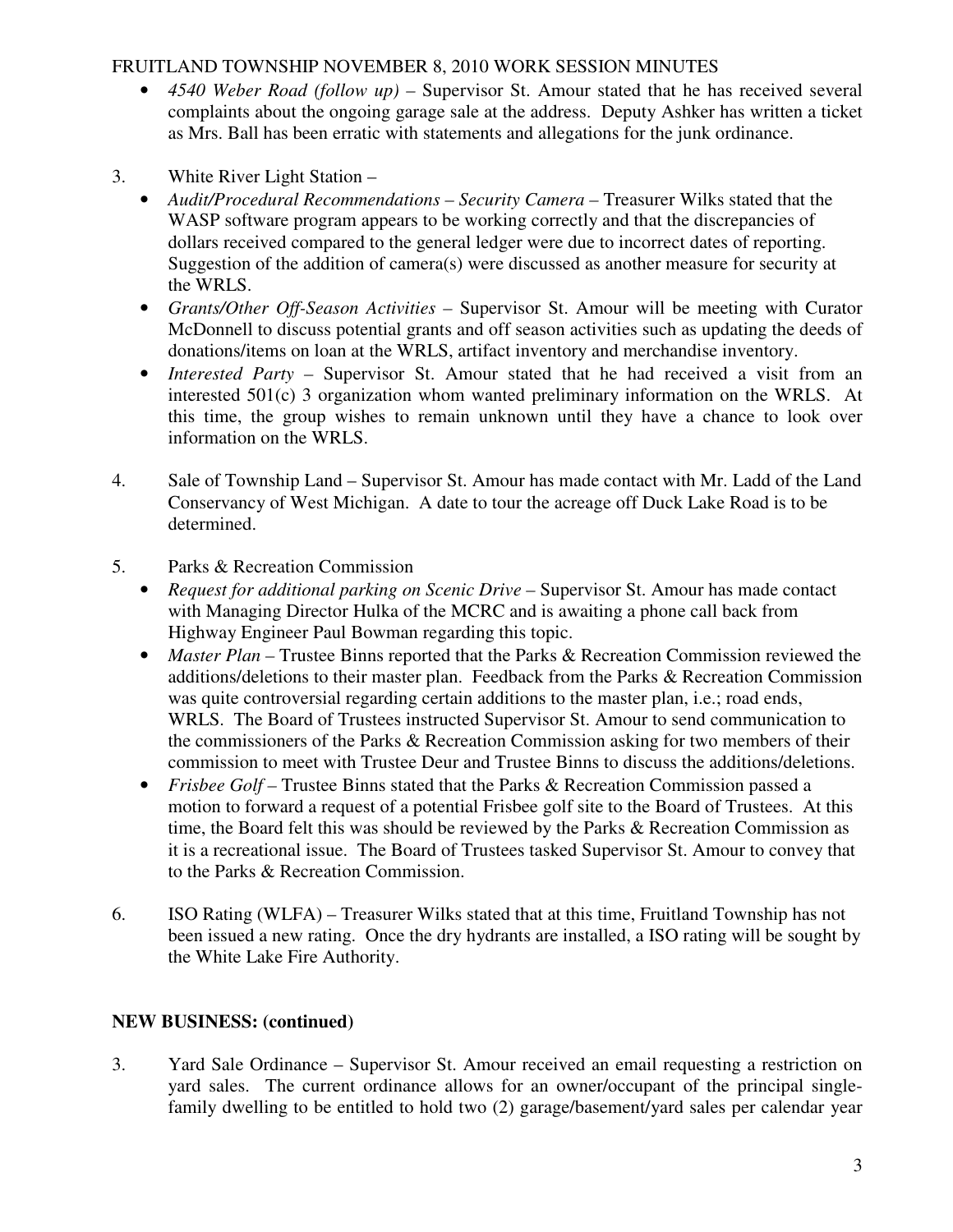not to exceed a maximum of three (3) consecutive days per sale. The Board of Trustees were in agreement that the current ordinance is sufficient.

- 4. Policies & Procedures
	- *Computer Use Policy –* Trustee Bole & Trustee Deur prepared a computer use policy for review. After review, correction of a few minor grammatical changes and the addition of employees supplying the System Administrator with passwords and/or encryption keys to access files, Supervisor St. Amour will put forth a motion at the Monday regular meeting for adoption of such policy.
	- *Meritorious Conduct Policy* Clerk Rillema stated that in our policies and procedures for employee recognition, it does not allow the board of trustees to recognize meritorious conduct by giving employee compensation time and she would like to be able to recognize meritorious conduct for employee Sally Dion. Sally has worked for Fruitland Township and served our residents for over ten years. Sally is an employee who is deserving of some compensation time. Supervisor St. Amour and Clerk Rillema will work together on language and a motion will be prepared for the Monday regular meeting for adoption of such language change in the policy.
- 5. Eagle Scout Shelving Project Treasurer Wilks received from candidate Eagle Scout Zach Balzer two quotes from Weber Lumber and The Home Depot for material to construct shelving in the township basement. Trustee Bole would like to have Lowe's Home Improvement also quote the material. Treasurer Wilks will seek a quote from Lowe's Home Improvement and a motion will be prepared for the Monday regular meeting to authorize the purchase of the material.
- 6. Fred Meijer Berry Junction Rail Trail Agreement Supervisor St. Amour stated that the MCRC grant agreement between Dalton and Fruitland Township needs to be signed that will authorize the Muskegon County Road Commission to be project engineer for both townships while completing Phase I of the Fred Meijer Berry Junction Rail Trail. This agreement is a promise to pay for services rendered which will come from the MDOT grant and West Michigan Trails & Greenways Fred Meijer grant. Two other grants have been applied for at this time through the Wege Foundation and the Frye Foundation. Attorney Eklund will review the agreement and if no issues are found, a motion will be prepared for the Monday regular meeting for approval to have the Supervisor and Clerk sign the agreement.
- 7. Planning Commission Recommendation Trustee Deur stated that the Planning Commission approved the language change to Accessory Building and Uses, Section 3.08, Item G, numbers 1 and 2. A motion will be prepared for the Monday regular meeting to approve the recommendation of the Planning Commission for this language change.
- 8. Board Comments Clerk Rillema stated that the November 2, 2010 Election was held with fewer complications than the August Primary. Clerk Rillema reported that she chose to sign the unilateral form with Merit Network, Inc. which requires a review every five (5) years for a fifteen (15) year period. The form was sent on October 22, 2010. An audit of our workers compensation policy was recently performed. Clerk Rillema stated that the audit showed that our premium is too high. A reimbursement check in the amount of \$5,275.00 was